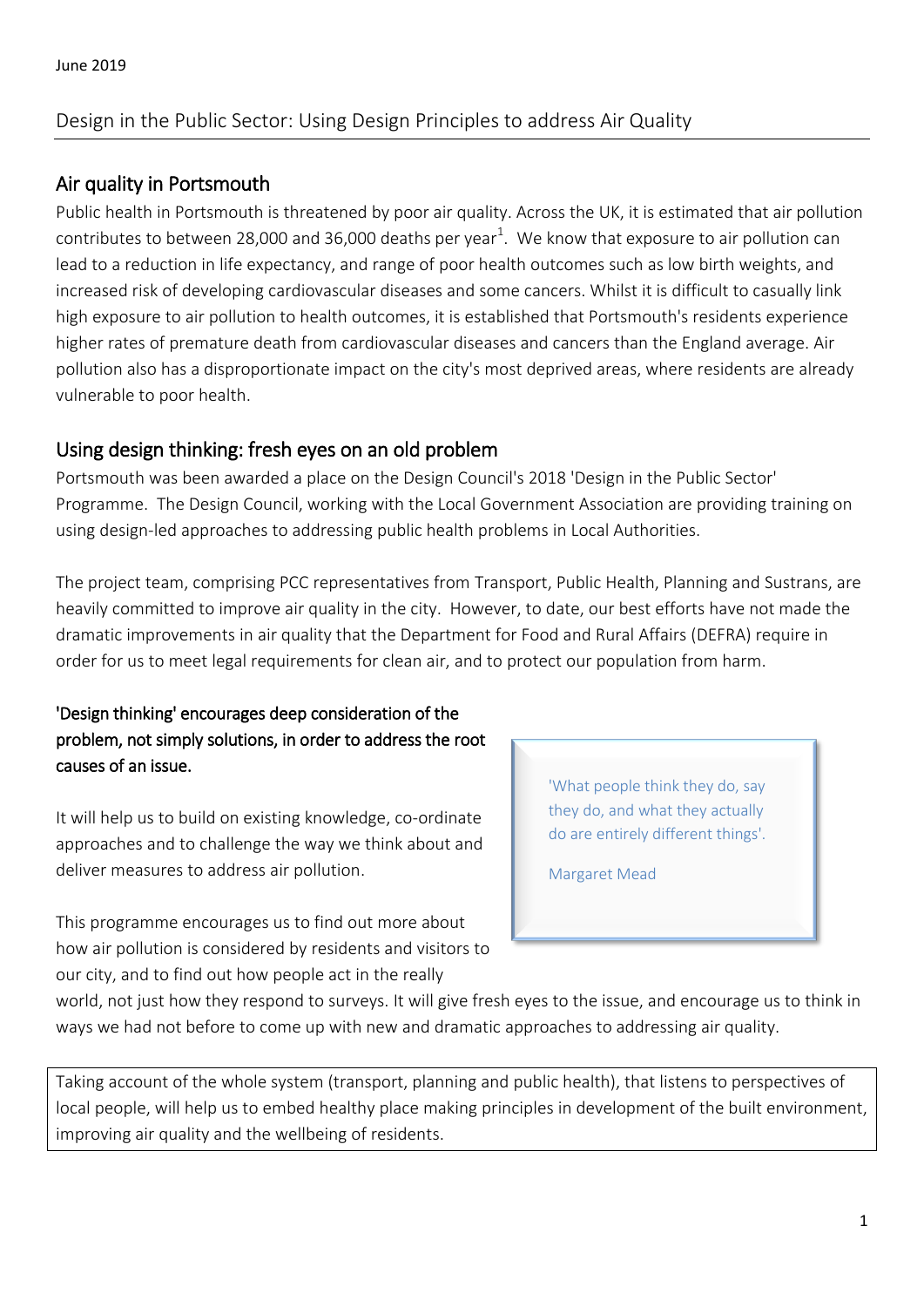### Where are we now?

Current legal limits on ambient air quality are now being met across the majority of the city, although NO2 levels are high at 'hotspot' areas within the city, particularly in two Air Quality Management Areas. In March 2018, PCC were successfully awarded £450,000 through the DEFRA Air Quality Grant. Programme elements include a communications and marketing package, personal journey planning, Electric Vehicle promotion, cycle training, family bike grant scheme, Bike Dr sessions, Pompey Monsters Walk to School Challenge, school travel planning, workplace travel planning, workplace green fleet driving, workplace sustainable travel fund and improvements to walking and cycling.

However, DEFRA have determined that we need more dramatic reductions than these can achieve, and in a shorter time frame.

Good urban design and high quality places can promote healthy lifestyles and prevent illness as well as keep older people independent and in their own communities for longer. Consideration of the built form of development has been shown (Edussuriya et al., 2014) to reduce exposure to air pollutants. Evidence also shows (Woodcock et al., 2009) that encouraging active travel provides more health benefits per million population than increased use of lower emission vehicles.

# Links to corporate aims

Reducing pollution and illness provides long-term savings to health and social care, and boosts the local economy. Whilst it is difficult to quantify the causal relationship between poor air quality and health outcomes, Public Health England estimates that the health and social care costs of air pollution in England could reach £5.3 billion by 2035 if action is not taken. In Portsmouth it is currently estimated that air pollution has an impact on mortality in the city equivalent to 95 deaths per annum.

The aims of this project align with a number of other Portsmouth City Council and partner organisation strategies.

- The Local Plan the Council identifies a number of deprived communities in the city as areas for development.
- The 2018 Health and Wellbeing Strategy aims improving health life expectancy in the city; and reduce inequality by improving the areas with the lowest expectancy the fastest.
- The Health and Wellbeing Board have developed a 'place' focus to reflect the importance of those drivers for health.
- Portsmouth CCG's "Vision 2020" includes an aim to 'tackle the biggest causes of ill health and early death and promote wellbeing and positive mental health".
- PCC's Air Quality Strategy seeks to improve air quality in the city and achieve all statutory local air quality standards in the shortest possible timeframe.
- It also aligns with Portsmouth Cycle Forum's vision "A City to Share".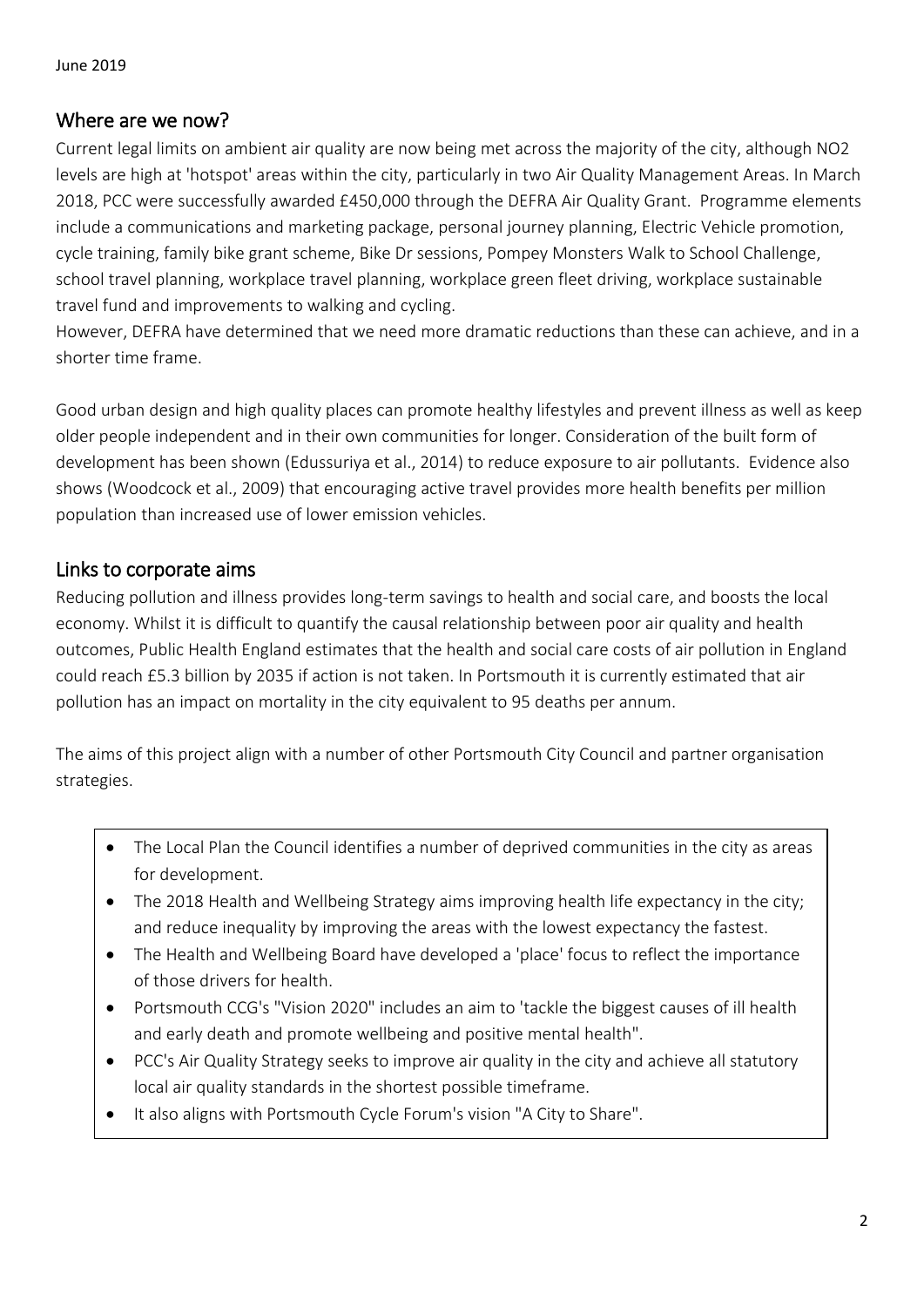### June 2019 The Double Diamond

The Design Council use the 'Double Diamond' method to identify the root causes of a problem before developing solutions. The process starts with uncovering insights into the problem in the 'Discover' phase. This is followed by defining the area to focus on and the specific problem at hand. Potential solutions are then developed through a prototyping phase, before delivering solutions.



### Discovery phase

From desk research we established that around 65% of car journeys in Portsmouth are short journeys of 5km or less<sup>2</sup>. Those most likely to use their cars for short journeys are people with disabilities, parents with young children and those who use their car for work. We wanted to know what proportion of car journeys could be switched to other modes.

We identified participants from each of the groups above and used design methods to ask short journey car users:

- How do you feel about your streets?
- How do you feel about getting around the city?
- Are you able to walk and cycle easily around the city?

| Journaling      | Participants made a written or photographic record of their experiences, over time. It is a way     |
|-----------------|-----------------------------------------------------------------------------------------------------|
|                 | of gaining insight in a way that is easy to do, available to all, and enabled us to gather insights |
|                 | from hard to reach areas.                                                                           |
| Journey mapping | Similar to journaling we asked participants to draw a specific journey (e.g. walk to school) and    |
|                 | assess all the barriers and facilitating factors that they experienced along the way.               |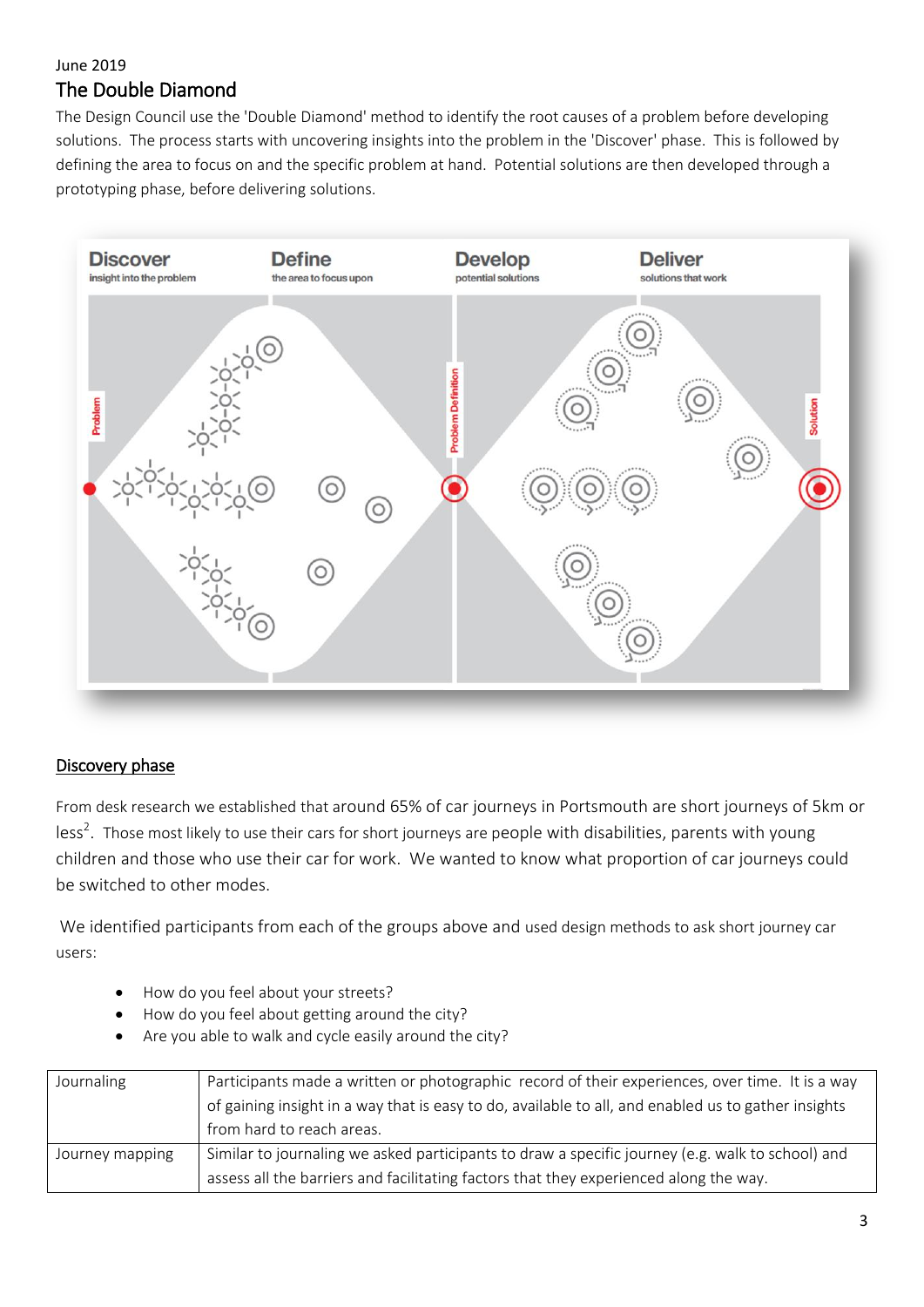| <b>June 2019</b>               |                                                                                                                                                                                                                                                                                                                                                                                                                                                                                                                                                                                                                                                                          |
|--------------------------------|--------------------------------------------------------------------------------------------------------------------------------------------------------------------------------------------------------------------------------------------------------------------------------------------------------------------------------------------------------------------------------------------------------------------------------------------------------------------------------------------------------------------------------------------------------------------------------------------------------------------------------------------------------------------------|
| Interviews                     | We used one to one interviewing with a small number of participants to dig deeper into the                                                                                                                                                                                                                                                                                                                                                                                                                                                                                                                                                                               |
|                                | questions above.                                                                                                                                                                                                                                                                                                                                                                                                                                                                                                                                                                                                                                                         |
| Qualitative research findings: | WHY DO PEOPLE TAKE THE CAR FOR SHORT JOURNEYS?<br>'If I'm in a hurry I jump in the car'.                                                                                                                                                                                                                                                                                                                                                                                                                                                                                                                                                                                 |
|                                | 'When my kids were little, we walked everywhere. We didn't take<br>buses because we couldn't afford it, and there were no spaces for<br>prams on the bus'.<br>"The bus I would catch regularly finishes at 17.45"                                                                                                                                                                                                                                                                                                                                                                                                                                                        |
|                                | 'Driving is such a pain; it's easier to get a taxi'.                                                                                                                                                                                                                                                                                                                                                                                                                                                                                                                                                                                                                     |
|                                | 'I would catch a bus if it were a more regular service that went.<br>exactly where I wanted to go'.                                                                                                                                                                                                                                                                                                                                                                                                                                                                                                                                                                      |
|                                | MAP OF A TRIP TO THE TRACH TO WALK THE DOG<br>BEFORE<br>MAP OF A TRAVEL EXPERIENCE HALKING TO<br><b>BEFORE</b><br>DURING<br>AFTER<br>$\circ$<br>$rac{c}{\sqrt{c}}$<br>a<br>shown watched<br>GETTING TO SCHOOL<br><b>BEFORE</b><br>DURING<br>AFTER<br>G<br>Ą.<br>硐<br>坦坦<br>W,<br>А<br>000<br>W's every<br>$\overline{\mathcal{P}}_{\bullet}$<br><b>Post</b><br>$\frac{1}{2}$                                                                                                                                                                                                                                                                                             |
|                                | an mighted belle commental The leaf benefit of Anelinof<br>a might see support for<br><b>CANNA FAIL</b><br>which and make the se saint<br>chieston's of Prouduring Generalistic? + size.<br>- Forciner Sera - Forciner integr<br><b>Sharry Blood</b><br>. CHARAT BENNI<br><b>Anima Crescent at</b><br><b>N</b> dog<br>$\frac{\partial F(x,y)}{\partial x \partial x} = \frac{\partial F(x,y) \partial x}{\partial x \partial x} + \cdots$<br><b>START OF MAIL</b><br><b>FOR IR ONLAND'S</b><br>· Joseph Wileys<br><b>Plan N</b><br><b>URNUN WOU</b><br>Contact of Hour<br>- CHE-MAY NAVES<br>- Finald + metass<br>- Sinald + metass<br>- Sinald + metassa<br><b>RT60</b> |
|                                | 4                                                                                                                                                                                                                                                                                                                                                                                                                                                                                                                                                                                                                                                                        |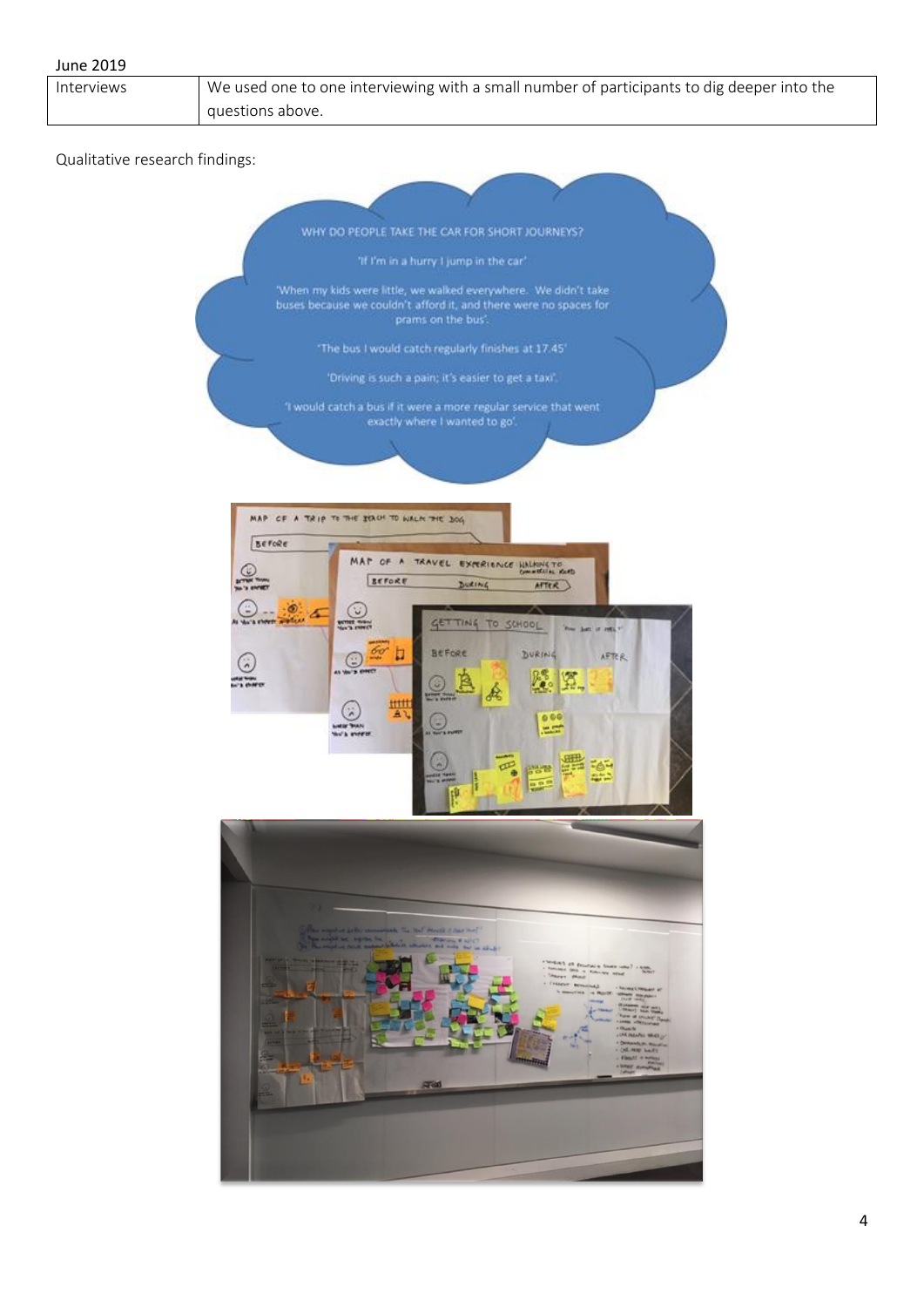#### Key themes from research:

- Parents and children like walking to school together, it gives them quality time to chat and play
- But getting ready in the morning is stressful, sometimes meaning parents drive to save time.
- Parents often 'trip-chain' link journeys together—for example dropping children at school, before driving to work themselves. The 'parents with young children group' and 'use car for work' group can be the same.
- Buses and other public transport are not deemed a viable alternative to driving (in a personal car or a taxi). Services are considered limited and expensive.

#### Definition phase

Our findings led us to focus on those who make short journeys by car and feel they must drive. We defined this further to 'reluctant drivers', who are interested in alternative travel modes, but feel there are none, rather than 'extreme users' who use their cars all the time.

#### Developing solutions:

We identified opportunities with a Benefits Matrix—that measures importance and difficulty. It identifies top priorities that have high return on investment and 'quick wins' that are lower importance, but easy to implement. Priority actions included visible infrastructure that makes walking fun. Quick wins included gamification to increase walking and cycling. A longer term strategic goal was garnering support for plans from decision makers.



We undertook prototyping to test the validity of our ideas. Based on our work, and research from elsewhere<sup>3</sup>, we tested a sticker chart to encourage children to be ready to leave the house on time to walk to school. We used the existing Pompey Monster branding - an Portsmouth initiative from the Active Travel team designed to promote walking to school.

We also looked at Sustrans' work elsewhere that had involved local communities in redesigning streets, with